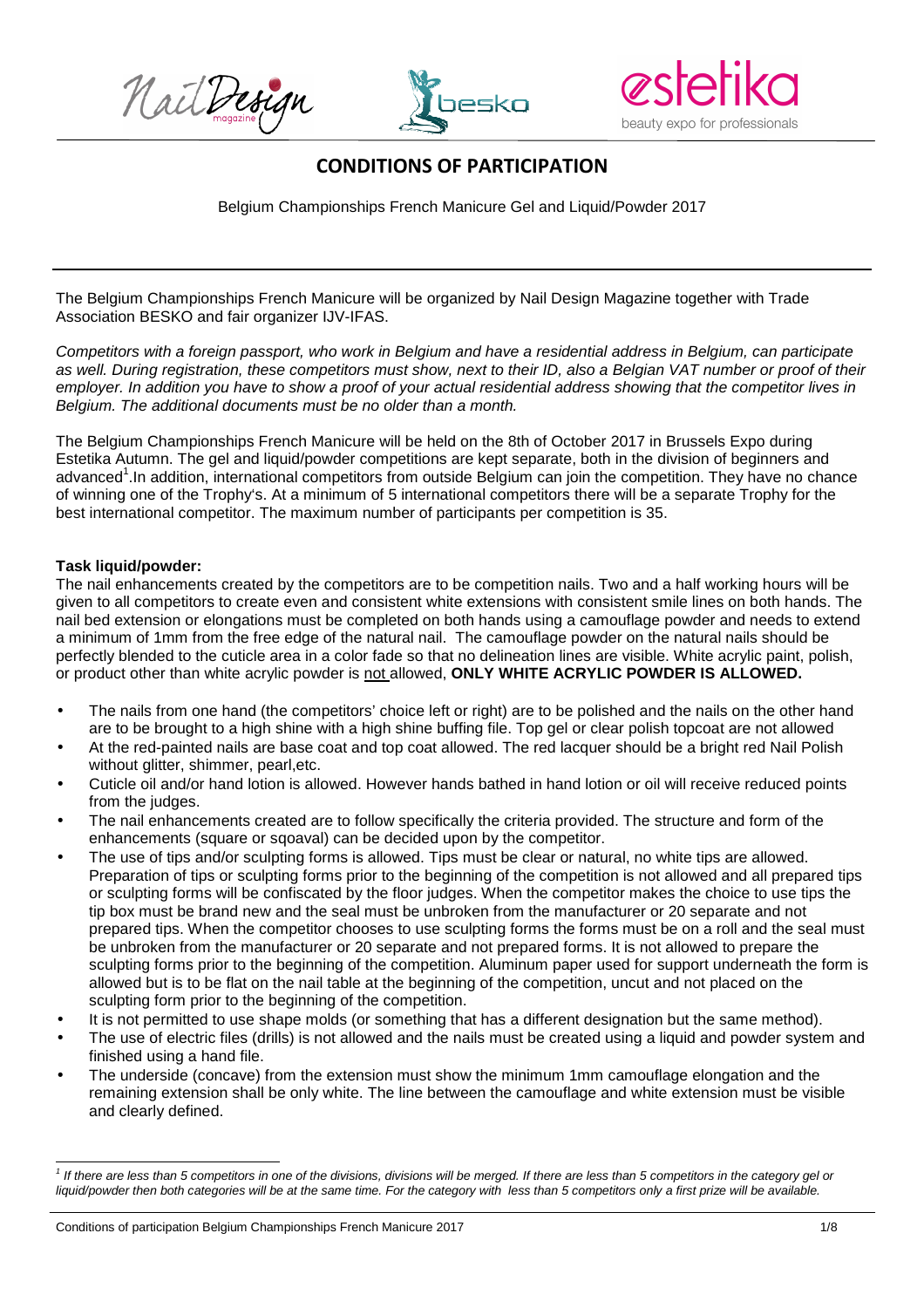





All product trolleys are to be on the model side of the table and the competitor is not allowed to use products from the trolley after the competition begins.

Warning: The working material, trolleys, and bags will be controlled by the floor judges and all materials found that are not allowed will be taken from the competitor by the floor judge and placed on a table. Competitors will be allowed, of course, to pick up all confiscated products upon the completion of the competition. Any competitor found in violation of the rules and regulations and attempting to cheat will be disqualified. This competition will be fair and the same for every competitor.

# **Task Gel:**

The nail enhancements created by the competitors are to be competition nails. Two and a half working hours will be given to all competitors to create even and consistent white extensions with consistent smile lines on both hands. The nail bed extension or elongations must be completed on both hands using a camouflage gel and needs to extend a minimum of 1mm from the free edge of the natural nail. he camouflage gel on the natural nails should be perfectly blended to the cuticle area in a color fade so that no delineation lines are visible. White acrylic paint or paint on gel (thin viscosity), polish, or product other than white gel is not allowed, **ONLY WHITE GEL IS ALLOWED.**

- The nails from one hand (the competitors' choice left or right) are to be brought to a high shine with a top gel with dispersion layer out of a jar. Clear polish topcoat is not allowed. The top gel must be completely clear, without glitter or transparent color. The use of clear polish as top coat or creating high gloss with a file is not allowed..
- A UV-top shine (without sticky layer) is only allowed for the concave on the bottom side of the extension.
- The nails from the other hand need to be red-painted nails. Base coat and top coat are allowed. The red lacquer should be a bright red Nail Polish without glitter, shimmer, pearl,etc.
- Cuticle oil and/or hand lotion are allowed. However hands bathed in hand lotion or oil will receive reduced points from the judges.
- The nail enhancements created are to follow specifically the criteria provided. The structure and form (square or sqoaval) of the enhancements can be decided upon by the competitor.
- The use of tips and/or sculpting forms is allowed. Tips must be clear or natural, no white tips are allowed. Preparation of tips or sculpting forms prior to the beginning of the competition is not allowed and all prepared tips or sculpting forms will be confiscated by the floor judges. When the competitor makes the choice to use tips the tip box must be brand new and the seal must be unbroken from the manufacturer or 20 separate and not prepared tips. When the competitor chooses to use sculpting forms the forms must be on a roll and the seal must be unbroken from the manufacturer or 20 separate and not prepared forms. It is not allowed to prepare the sculpting forms prior to the beginning of the competition. Aluminum paper used for support underneath the form is allowed but is to be flat on the nail table at the beginning of the competition, uncut and not placed on the sculpting form prior to the beginning of the competition.
- It is not permitted to use shape molds (or something that has a different designation but the same method).
- The use of electric files (drills) is not allowed and the nails must be created using a gel system and finished using a hand file.
- The underside (concave) from the extension must show the minimum 1mm camouflage elongation and the remaining extension shall be only white. The line between the camouflage and white extension must be visible and clearly defined.

All product trolleys are to be on the model side of the table and the competitor is not allowed to use products from the trolley after the competition begins.

Warning: The working material, trolleys, and bags will be controlled by the floor judges and all materials found that are not allowed will be taken from the competitor by the floor judge and placed on a table. Competitors will be allowed, of course, to pick up all confiscated products upon the completion of the competition. Any competitor found in violation of the rules and regulations and attempting to cheat will be disqualified. This competition will be fair and the same for every competitor.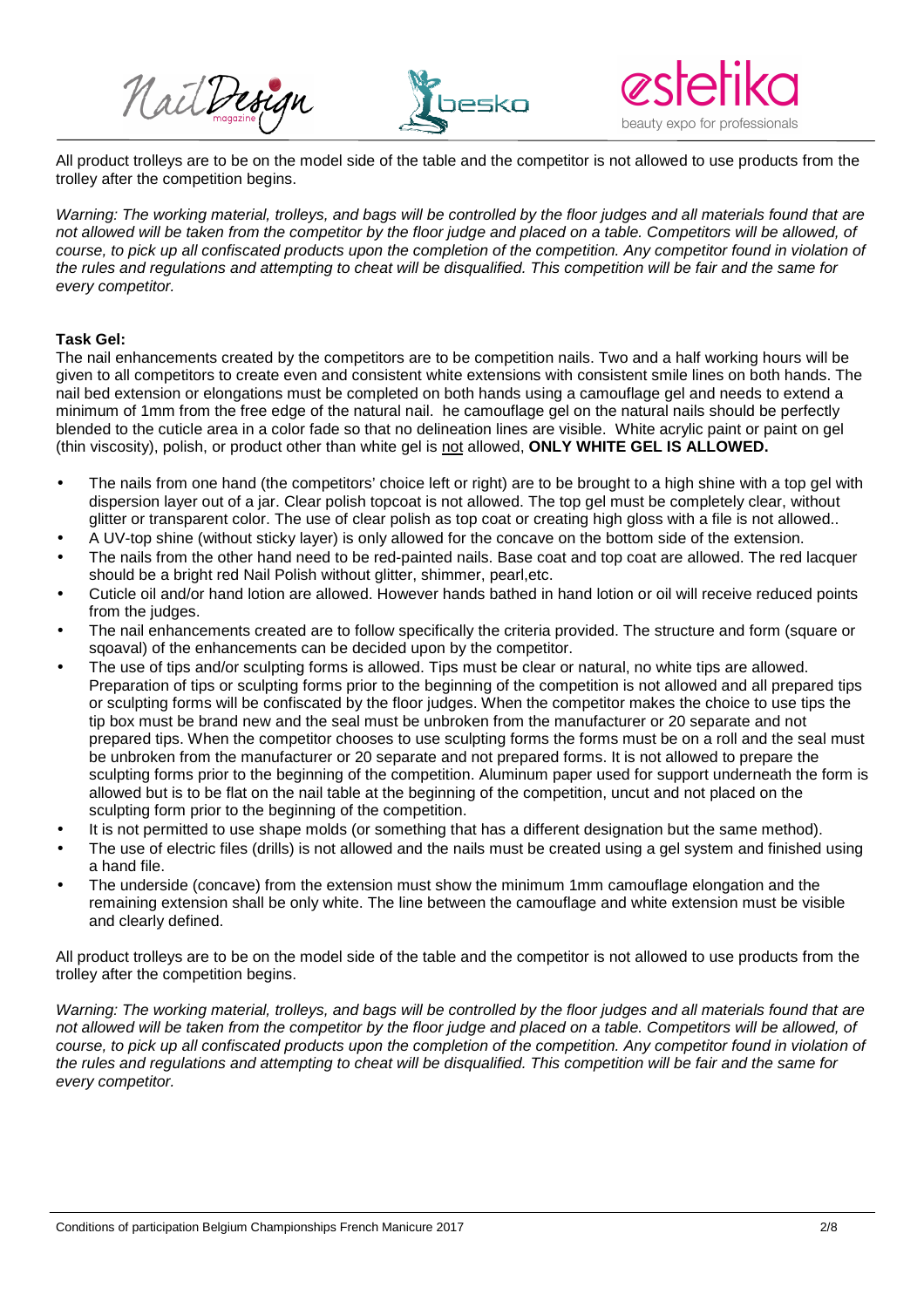





#### **Competition conditions:**

All competitors are required to bring their own model to the competition (at least 18 years). The model is not allowed to wear jewellery, watches, or to have visible tattoos or other physical characteristics on the hands or arms. Tattoos which can be camouflaged completely can be allowed, if controlled by the organisation. Tattoos on the arms are allowed up until the watch normally is. The model should wear a short sleeve shirt or a shirt where the sleeves can be pushed up the elbow. The natural nail plate may be manicured prior to the beginning of the competition. The free edge of the natural nail may have a maximum length of 2mm. The natural nail should not be filed matt and should have a natural nail shine (even when the last set of artificial nails or gel are removed the day before)..

No natural nail preparation is allowed in the competition arena prior to the beginning of the competition. The condition of the natural nails and surrounding soft tissue will be controlled and marked on the hand check cards by the floor judge prior to the beginning of the competition.

No smoking is to be observed and the use of mobile telephones is also not allowed. The use of a mobile phone features for the purpose of timing is allowed but all tones should be turned off and set on vibration. The use of an iPod or mp3 player is allowed but the volume should be kept at a level that does not disturb fellow competitors. The rules and regulations will be enforced by the floor judges!

#### **Registration**

The registration fee amounts to € 95,00. As a member of BESKO, and as a subscriber of Nail Design Magazine you pay € 47,50. The registration fee must be paid in advance to the Organization, stating the invoice number. All participants will receive an invoice for the registration fee. The registration fee shall within 14 days after receipt of the invoice to be satisfied. If the registration fee is not paid on time, the registration will expire. Registration is only possible via the website of Nail Design Magazine www.naildesign-magazine.nl. Refund of the registration fee in case of cancellation of participation is unfortunately not possible. If you do not participate, let it be know as soon as possible to the contest organization via an e-mail to info@naildesign-magazine.nl.

## **Divisions**

The Belgian Championship French Manicure has two divisions: **beginners & advanced**. The participant must therefore consider enrolling in the right division. This is at logon before the start of the competition still controlled by the organisation. The organization reserves where necessary to place the participants in another category, even on the competitionday itself.

# **Beginners division gel**

- You have previously taken to a French Manicure-competition but did not achieve a podium place (1, 2 or 3).
- You never taken a Frence Manicure competition before.

#### **Advanced division gel**

- You have previously taken to a French Manicure-competition and achieved a podium place (1, 2 or 3)
- You've never taken a French Manicure-competition but would like to participate in the advanced division, because you think you belong there.

#### **Beginners division acryl**

- You have previously taken to a French Manicure-competition but did not achieve a podium place (1, 2 or 3).
- You never taken a Frence Manicure competition before.

#### **Advanced division acryl**

- You have previously taken to a French Manicure-competition and achieved a podium place (1, 2 or 3)
- You've never taken a French Manicure-competition but would like participate in the advanced division, because you think you belong there..

The competition includes all (inter)national French Manicure-competitions that are held for nail stylists.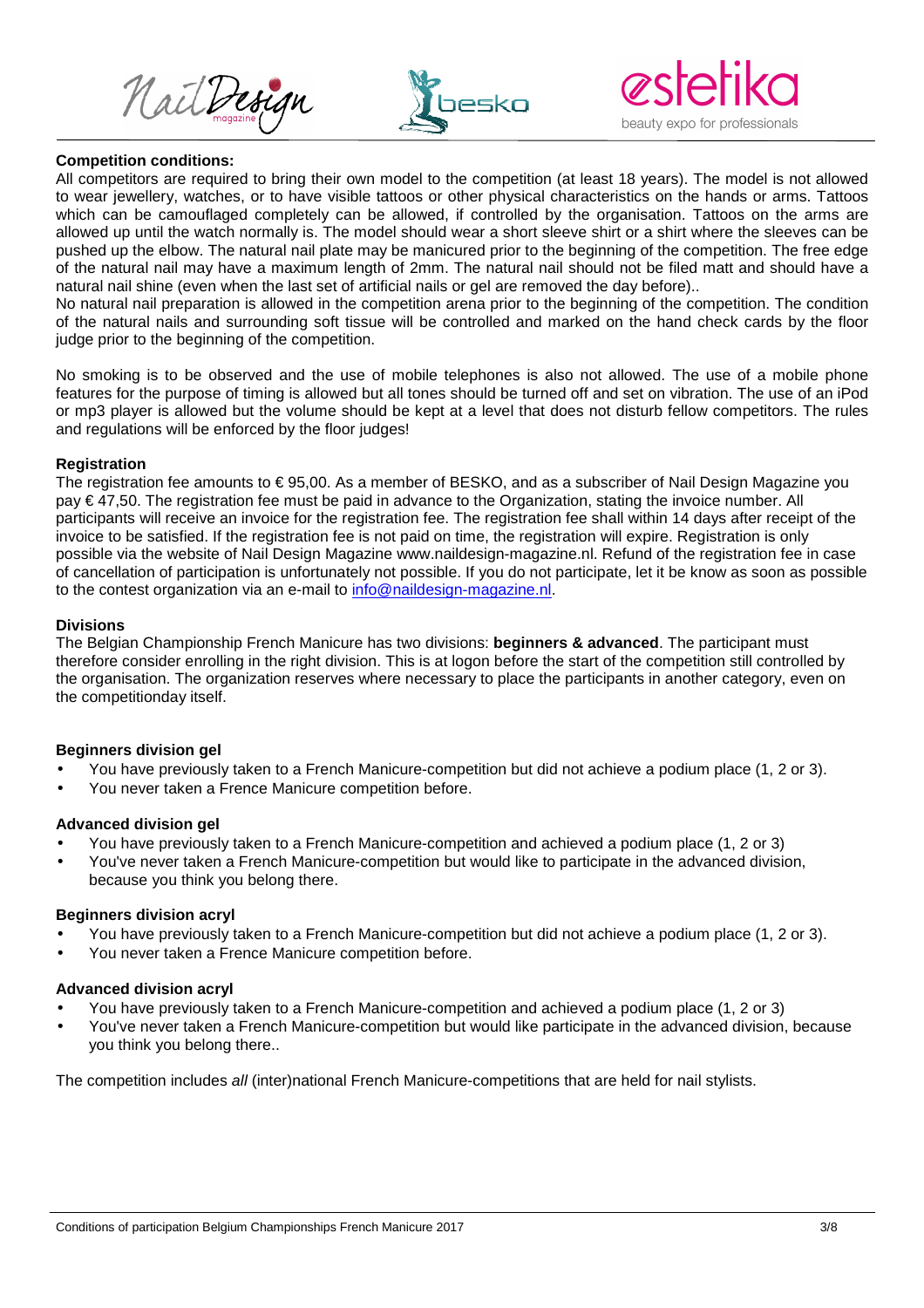





#### **Procedure**

All nailstylists who register for this championship, will be sent the conditions of participation. All participants can optimally prepare for the competition. Read both the competition rules and the criteria carefully.

Participants must be not later than half an hour before the start of the competition at the competitionfloor. In order of notification determines which work table the participant and model get assigned. The model also gets a wrist strap with the participation number, on which they will be judged. A foto of the hands will be made to check them. If hereafter prove that the model is not suitable, for example because of a visible tattoo or the model is under 18 (if in doubt we check the ID), then the participant will get the opportunity to arrange a different model. If this does not succeed, then disqualification will follow.

Participants will have 2,5 hours of working time. After that they have to leave the competition area. Working before or after the sign means disqualification. Use of unauthorized materials or equipment (see ' task ') also means disqualification.

The models are not allowed to leave the competition arena before the judging process has come to an end. At the end of the judging process when each model has been judged by every judge the judges will be allowed to call models back to the judging curtain. When all the jury members are satisfied and do not need to see any of the models and there is no tie in points the models will be allowed to leave the competition arena (the models will be advised by the floor judges when they are allowed to leave). Models who will not keep up to these rules will be disqualified.

## **Jury assessment**

The judging will be completed by 5 jury members, including an independent head of jury. His or her task will be to control all the official judging rules. The jury will not be at the competition arena when the competition takes place, but will join the jury briefing. Each juror will be assigned for his own criteria points, and will judge only these points. At the cessation of votes the judgement of the head of the jury will be decisive.

The way in which the participants proceed, will not be assessed. Only the end result counts.

## **Judgement**

The judging shall be carried out on the basis of the participation number, that is granted to the participant and the model before the start of the competition. The names of the competitors and the models are not known by the judge members. The judging will be 'blind' meaning the judges will only see the hands of the models.

#### **Prizes**

All participants of the Belgium Championships French Manicure will receive a certificate of participation.

#### **Beginners powder/liquid**

First place Trophy **Titel**: Kampioen Beginners French Manicure 2016 Acryl Second place Trophy Third place Trophy

#### **Advanced powder/liquid**

First place € 200,00 en Trophy **Titel**: Belgisch Kampioen French Manicure 2016 Acryl Second place € 100,00 en Trophy Third place  $\epsilon$  75.00 en Trophy

#### **Beginners gel**

First place Trophy **Titel**: Kampioen Beginners French Manicure 2016 Gel Second place Trophy Third place Trophy

# **Advanced gel**

| First place | $\epsilon$ 200,00 en Trophy Titel: Belgisch Kampioen French Manicure 2016 Gel |  |
|-------------|-------------------------------------------------------------------------------|--|
|             | Second place $\epsilon$ 100,00 en Trophy                                      |  |
| Third place | € 75,00 en Trophy                                                             |  |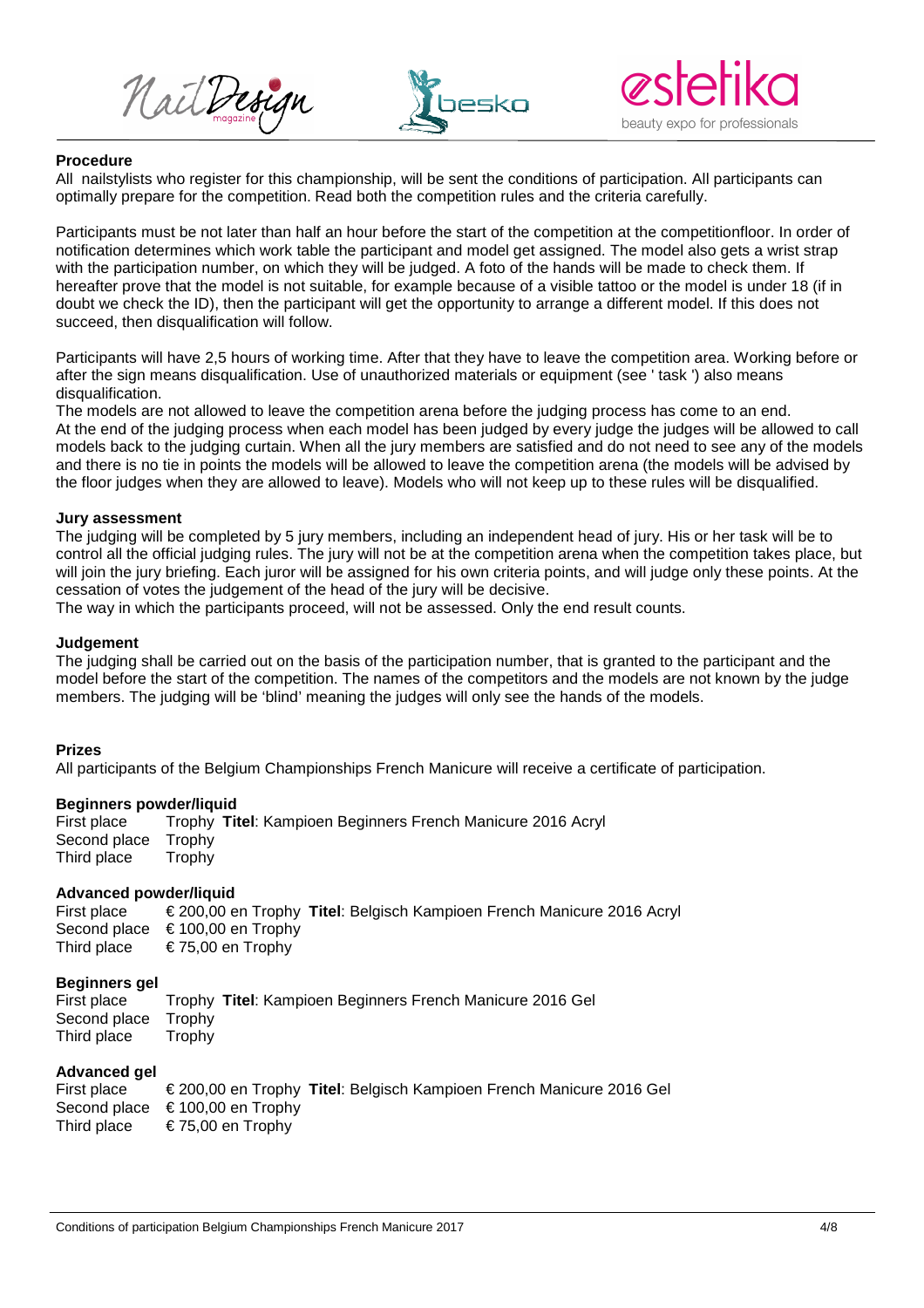Nailbergn





#### **International Competitors**

First place Trophy **Titel**: Best international competitor Belgium Championship French Manicure

#### **Other**

In all cases not covered by these regulations, the race officials and the head oft he jury decide, possibly in consultation with the jury. This decision is binding. It is not possible to appeal.

Participants who agree to pay the fee, explain the content and intent of this contest rules and other conditions.

## **Other information**

- The participants need to legitimise itself before the competition on the basis of a valid identity document.
- The models should be in the assessment area until the end of the judging. That lasts for the entire afternoon, depending on the amount of participants and the speed of the jury members. We recommend taking anything to wait more pleasant.
- The Organization provides tickets only for the competitor and the model.
- Audience may watch during the competition, however, it's not allowed to talk to the competitors.
- Smoking and the use of mobile phones is not allowed. The use of a stopwatch on the mobile phone is allowed, provided that the sound is turned off and the phone on vibration mode. Participants may use an mp3 player or iPod, but the volume of the music should not disturb the other participants. The floor judges are aware of all of the above rules and regulations and will ensure that these are complied with.
- Work Bags, suitcases and lamps must be immediately cleaned up after work. Personal belongings cannot remain in the competition area.
- Participants and/or models that are late, will be disqualified.
- Before, during and after the match, participants, their models, coaches, etc. must treat the competition with respect. If this is not the case, this means disqualification from the relevant participant. This is for review to the competition organization.

#### **Competition team oft the year**

This competition is a part of the Benelux Competition team oft he year. This means that points achieved by a team member of a competition team during this contest count towards the total score of that competition team.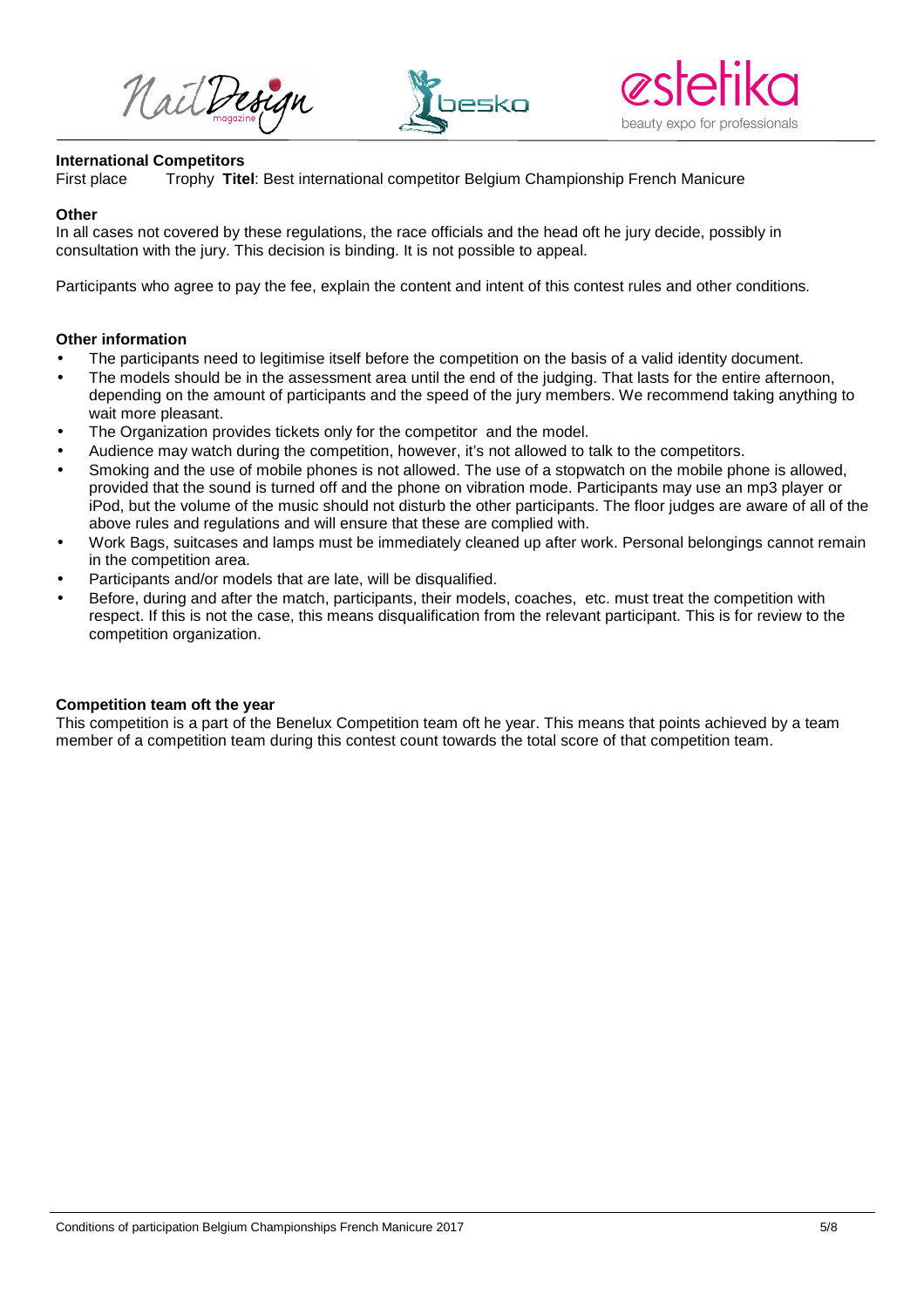





# **Assessment criteria liquid/powder**

| Goal                             | The nail enhancements to be created by the competitor are to be competition                                                                                                                                                                                                                                                                                                                                                                                                            | max. points |
|----------------------------------|----------------------------------------------------------------------------------------------------------------------------------------------------------------------------------------------------------------------------------------------------------------------------------------------------------------------------------------------------------------------------------------------------------------------------------------------------------------------------------------|-------------|
| 1. Form                          | style nails.<br>The chosen form must be consistent and even on all 10 nails. Only square (90°) or<br>squoval form is allowed. Stiletto, almond shape, or any other incorrect shapes are<br>not allowed.                                                                                                                                                                                                                                                                                | 10 Points   |
| 2. Length                        | The length must be even and consistent on all ten nails: The nailbed of the small<br>finger has to be 2mm shorter than the nailbed on the middle finger & thumb and<br>the nailbed on the ring & index finger has to be 1mm shorter than the nailbed from<br>the middle finger & the thumb.<br>The maximum length of the competition nail should be 1 to 1 or the white extension<br>should be the same length as the nail bed from cuticle to the deepest point of the<br>smile line. | 10 Points   |
| 3.Side lines                     | The minimum length of the white extension should be 50% the length of the nail<br>bed from cuticle to the deepest point of the smile line. The length will be considered<br>by the judges in the degree of difficulty (longer and consistent being more difficult).<br>The side lines from a side view should run parallel to one another. The upper side                                                                                                                              | 10 Points   |
| Side view<br>$\ddot{}$           | line and lower side line should be parallel to one another.                                                                                                                                                                                                                                                                                                                                                                                                                            |             |
| Side lines<br>upper view         | From top view the side lines should not be wider than the natural nail lateral side<br>lines or filed away. The side lines may be straight or slightly tapered. When viewing<br>the sidelines from the view of the hair line they should be the same height.                                                                                                                                                                                                                           | 10 Points   |
| 4. Apex                          | The apex should be consistent and even on all ten nails. When viewed from the side<br>the apex should be between 25% and 50% the length from cuticle to hair line.                                                                                                                                                                                                                                                                                                                     | 10 Points   |
| 5. Convex<br>&                   | Convex and Concave should be consistent and even on all 10 nails when viewing<br>the nail from the hair line perspective.                                                                                                                                                                                                                                                                                                                                                              | 10 Points   |
| Concave                          |                                                                                                                                                                                                                                                                                                                                                                                                                                                                                        | 10 Points   |
| 6. C- Curve                      | The C-curve should be 40% to 50% of a 100% circle and should be consistent and<br>even on all 10 nails.                                                                                                                                                                                                                                                                                                                                                                                | 10 Points   |
| 7. Cuticle area                  | The cuticle area and lateral sidewalls from the natural nails should be perfectly<br>blended with the product applied in convex and should have no visible or palpable<br>ledges.                                                                                                                                                                                                                                                                                                      | 10 Points   |
| 8. Hairline                      | The hair line should be as thin as a business card or thinner and even and<br>consistent on all 10 fingers.                                                                                                                                                                                                                                                                                                                                                                            | 10 Points   |
| 9. Smile line<br>+<br>White free | The smile lines must be done on all 10 enhancements and consistent and even.<br>There should be no shadowing in the smile line and the end points of the smile line<br>should be sharp and visible and consistent and even. The white extension may be<br>created only by the use of a white powder in combination with liquid.                                                                                                                                                        | 5 Points    |
| edge                             | There should be no air bubbles or shadowing in the white extension.                                                                                                                                                                                                                                                                                                                                                                                                                    | 5 Points    |
| 10. Nail bed<br>elongation       | The nail bed elongation should show no visible delineation lines and should be<br>perfectly blended in the cuticle area and lateral side walls. The nail bed elongation<br>when viewed in concave (the underside of the enhancement) should have a<br>minimum length of 1mm and visible. The remaining extension should be white with<br>a sharp and visible line between camouflage and white.                                                                                        | 10 Points   |
| 11. Polish<br>1 hand<br>+        | The hand with nail polish (competitor choice, right or left) are to be polished<br>consistently even on all five fingers with 1mm space in the cuticle are or the polish<br>applied under the eponychium (higher level in the degree of difficulty), without<br>striping, and no polish on the skin.                                                                                                                                                                                   | 5 Points    |
| High shine<br>1 hand             | The unpolished hand is to brought to a high shine over the entire surface of convex.<br>There should be no visible file spurs. There should be no matte spots on the surface<br>due to unevenness and the work is to be performed using a high shine buffer without<br>the use of top gel or polish top coat.                                                                                                                                                                          | 5 Points    |
| 12. pass<br>form $/$<br>material | Exact fit of the sculpting form or tips (with tip application the contact area of the tip is<br>to blend to transparency) is required without any adhesive residue, file dust, and<br>polish under the enhancement.                                                                                                                                                                                                                                                                    | 10 Points   |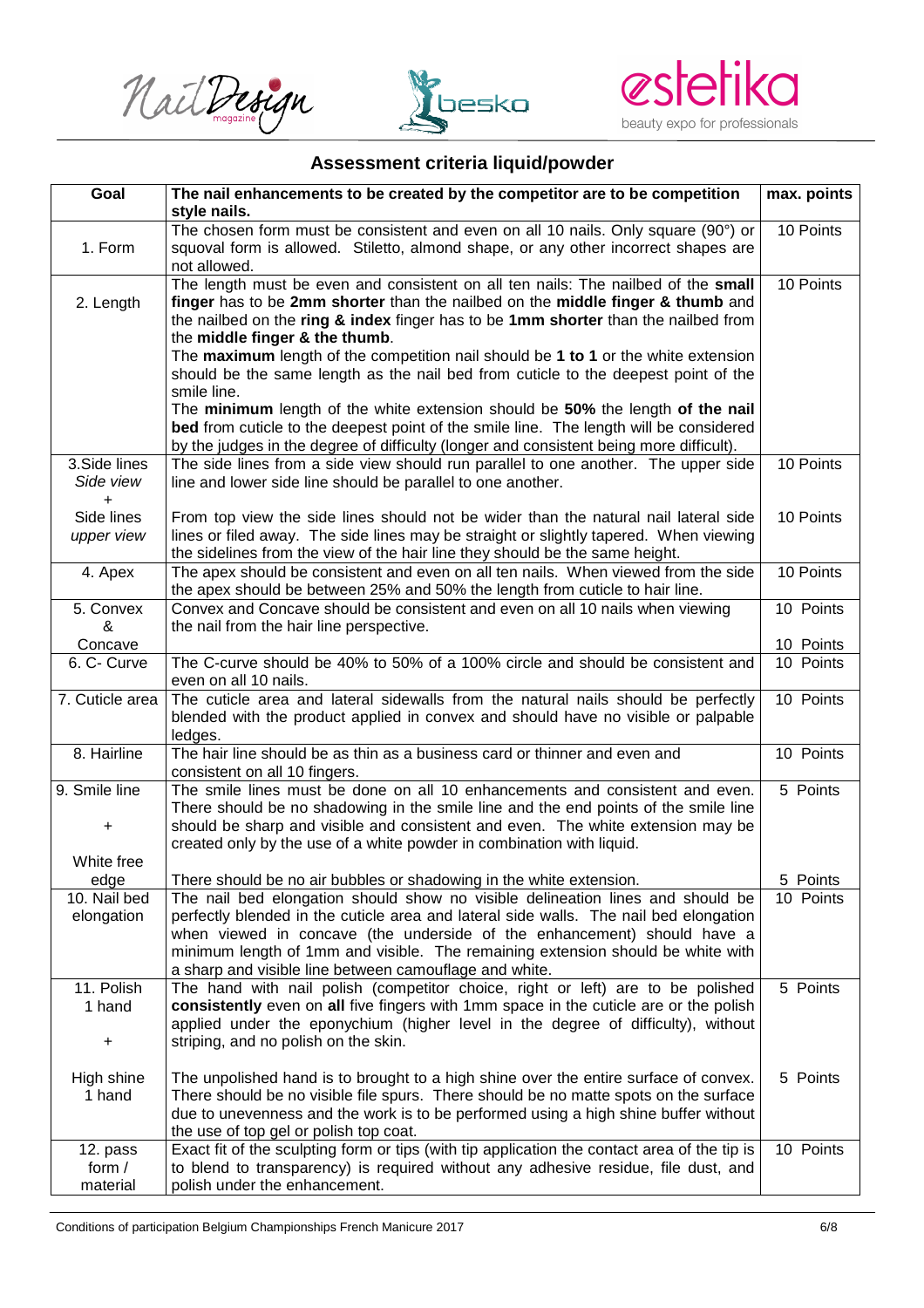NailDesign





| residue    | There should be no injury to the natural nail or surrounding soft tissue that was not | 10 Points         |
|------------|---------------------------------------------------------------------------------------|-------------------|
| $+$        | noted on the hand check card.                                                         |                   |
| overall    |                                                                                       |                   |
| impression | The competition nails should be created according the criteria above.                 |                   |
|            | total points                                                                          | <b>150 Points</b> |

# **Assessment criteria gel**

| Goal                   | The nail enhancements to be created by the competitor are to be competition<br>style nails.                                                                | max. points |
|------------------------|------------------------------------------------------------------------------------------------------------------------------------------------------------|-------------|
| 1. Form                | The chosen form must be consistent and even on all 10 nails. Only square (90°) or                                                                          | 10 Points   |
|                        | squoval form is allowed. Stiletto, almond shape, or any other incorrect shapes are                                                                         |             |
|                        | not allowed.                                                                                                                                               |             |
| 2. Length              | The length must be even and consistent on all ten nails: The nailbed of the small                                                                          | 10 Points   |
|                        | finger has to be 2mm shorter than the nailbed on the middle finger & thumb and                                                                             |             |
|                        | the nailbed on the ring & index finger has to be 1mm shorter than the nailbed from                                                                         |             |
|                        | the middle finger & the thumb.                                                                                                                             |             |
|                        | The maximum length of the competition nail should be 1 to 1 or the white extension                                                                         |             |
|                        | should be the same length as the nail bed from cuticle to the deepest point of the                                                                         |             |
|                        | smile line.                                                                                                                                                |             |
|                        | The minimum length of the white extension should be 50% the length of the nail                                                                             |             |
|                        | bed from cuticle to the deepest point of the smile line. The length will be considered                                                                     |             |
|                        | by the judges in the degree of difficulty (longer and consistent being more difficult).                                                                    |             |
| 3. Side line           | The side lines from a side view should run parallel to one another. The upper side                                                                         | 10 Points   |
| Side view<br>$\ddot{}$ | line and lower side line should be parallel to one another.                                                                                                |             |
| Side line              | From top view the side lines should not be wider than the natural nail lateral side                                                                        | 10 Points   |
| upper view             | lines or filed away. The side lines may be straight or slightly tapered. When viewing                                                                      |             |
|                        | the sidelines from the view of the hair line they should be the same height.                                                                               |             |
| 4. Apex                | The apex should be consistent and even on all ten nails. When viewed from the side                                                                         | 10 Points   |
|                        | the apex should be between 25% and 50% the length from cuticle to hair line.                                                                               |             |
| 5. Convex              | Convex and Concave should be consistent and even on all 10 nails when viewing                                                                              | 10 Points   |
| &                      | the nail from the hair line perspective.                                                                                                                   |             |
| Concave                |                                                                                                                                                            | 10 Points   |
| 6. C- Curve            | The C-curve should be 40% to 50% of a 100% circle and should be consistent and<br>even on all 10 nails.                                                    | 10 Points   |
| 7. Cuticle area        | The cuticle area and lateral sidewalls from the natural nails should be perfectly                                                                          | 10 Points   |
|                        | blended with the product applied in convex and should have no visible or palpable                                                                          |             |
|                        | ledges.                                                                                                                                                    |             |
| 8. Hairline            | The hair line should be as thin as a business card or thinner and even and                                                                                 | 10 Points   |
|                        | consistent on all 10 fingers.                                                                                                                              |             |
| 9. Smilline            | The smile lines must be done on all 10 enhancements and consistent and even.                                                                               | 5 Points    |
|                        | There should be no shadowing in the smile line and the end points of the smile line                                                                        |             |
| +                      | should be sharp and visible and consistent and even. The white extension may not                                                                           |             |
|                        | be created only by the use of a paint on gel or acrylic paint.                                                                                             |             |
| white                  |                                                                                                                                                            | 5 Points    |
| extension              | There should be no air bubbles or shadowing in the white extension.                                                                                        |             |
| 10. Nailbed            | The nail bed elongation should show no visible delineation lines and should be                                                                             | 10 Points   |
| elongation             | perfectly blended in the cuticle area and lateral side walls. The nail bed elongation                                                                      |             |
|                        | when viewed in concave (the underside of the enhancement) should have a<br>minimum length of 1mm and visible. The remaining extension should be white with |             |
|                        | a sharp and visible line between camouflage and white.                                                                                                     |             |
| 11. Polish             | The hand with nail polish (competitor choice, right or left) are to be polished                                                                            | 5 Points    |
| 1 hand                 | consistently even on all five finger with 1mm space in the cuticle area or the polish                                                                      |             |
|                        | applied under the eponychium (higher level in the degree of difficulty), without                                                                           |             |